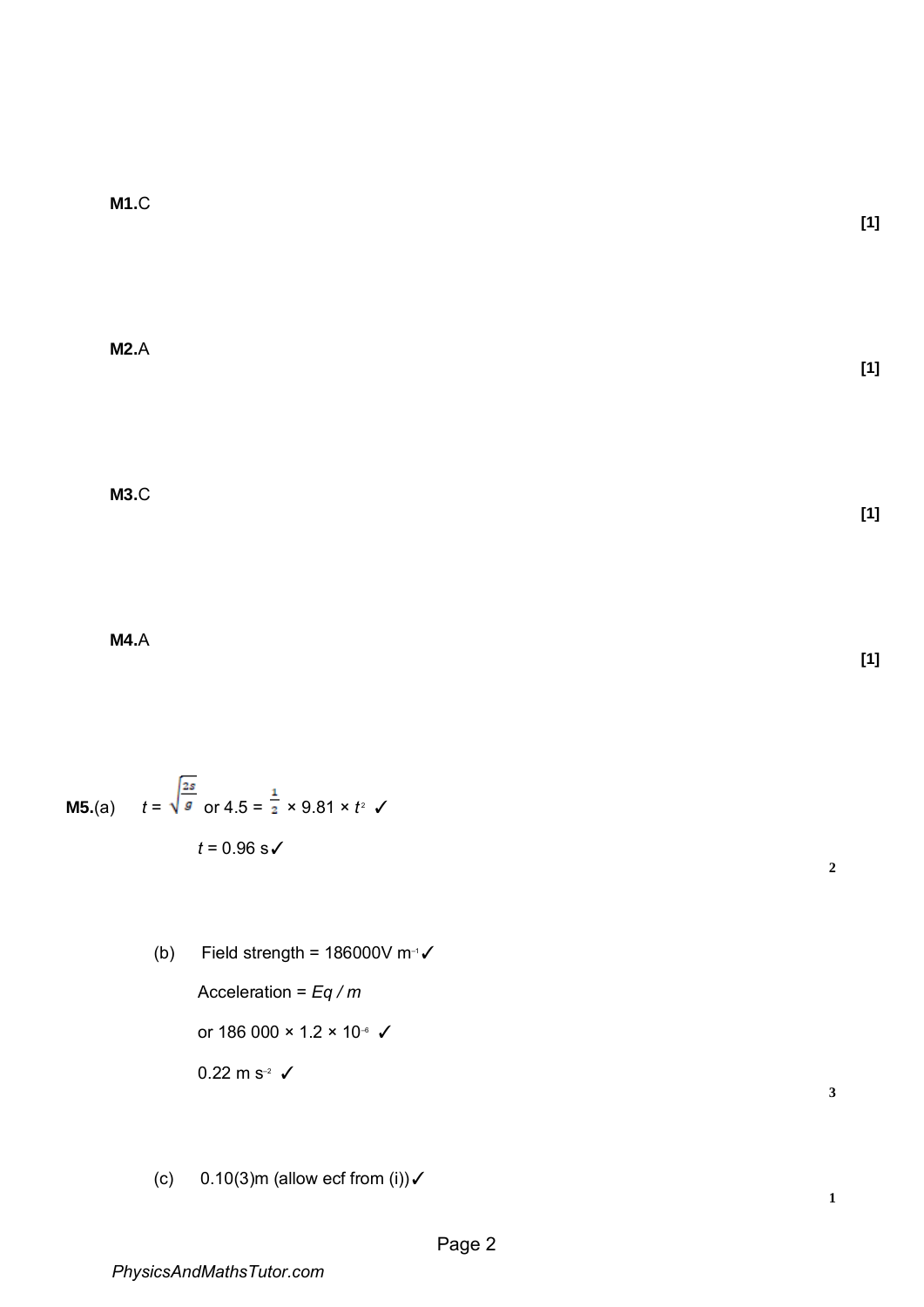(d) Force on a particle = *mg* and

```
acceleration = F / m so always = g✓
```
Time to fall (given distance) depends (only) on the distance and acceleration ✓

OR:

 $g = GM/r^2$   $\checkmark$ 

Time to fall =  $\sqrt{2s/g}$ 

so no *m* in equations to determine time to fall √

**2**

(e) Mass is not constant since particle mass will vary✓

Charge on a particle is not constant✓

Acceleration =  $Eq/m$  or  $(V/d)$  ( $q/m$ ) or  $Vq/dm$ 

*E* or *V / d* constant but charge and mass are 'random' variables so *q / m* will vary (or unlikely to be the same)  $\checkmark$ 

> **4 [12]**

> > **[1]**

**M6.**D

**M7.**B

**M8.**D

**[1]** 

**[1]**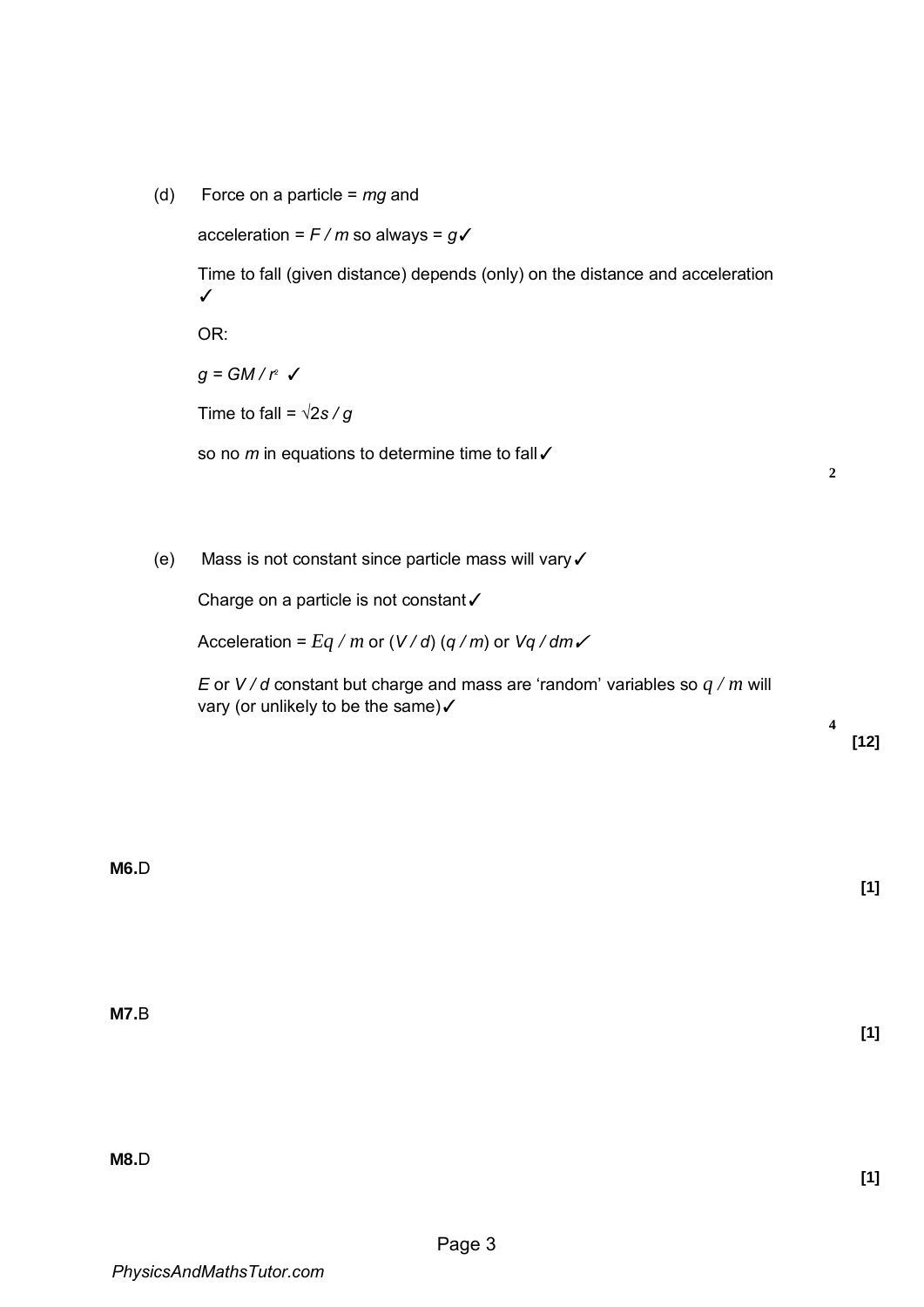|         | M9.D                                                                                                                                                                                                                                                                                                                         | $[1]$ |
|---------|------------------------------------------------------------------------------------------------------------------------------------------------------------------------------------------------------------------------------------------------------------------------------------------------------------------------------|-------|
|         | <b>M10.A</b>                                                                                                                                                                                                                                                                                                                 | $[1]$ |
|         | <b>M11.C</b>                                                                                                                                                                                                                                                                                                                 | $[1]$ |
|         | <b>M12.B</b>                                                                                                                                                                                                                                                                                                                 | $[1]$ |
|         | <b>M13.C</b>                                                                                                                                                                                                                                                                                                                 | $[1]$ |
|         | <b>M14.A</b>                                                                                                                                                                                                                                                                                                                 | $[1]$ |
| M15.(a) | force acts towards left or in opposite direction to field lines √<br>(i)<br>because ion (or electron) has negative charge<br>(∴ experiences force in opposite direction to field) √<br>Mark sequentially.<br>Essential to refer to negative charge (or force on + charge is<br>to right) for 2 <sup>nd</sup> mark.<br>Page 4 |       |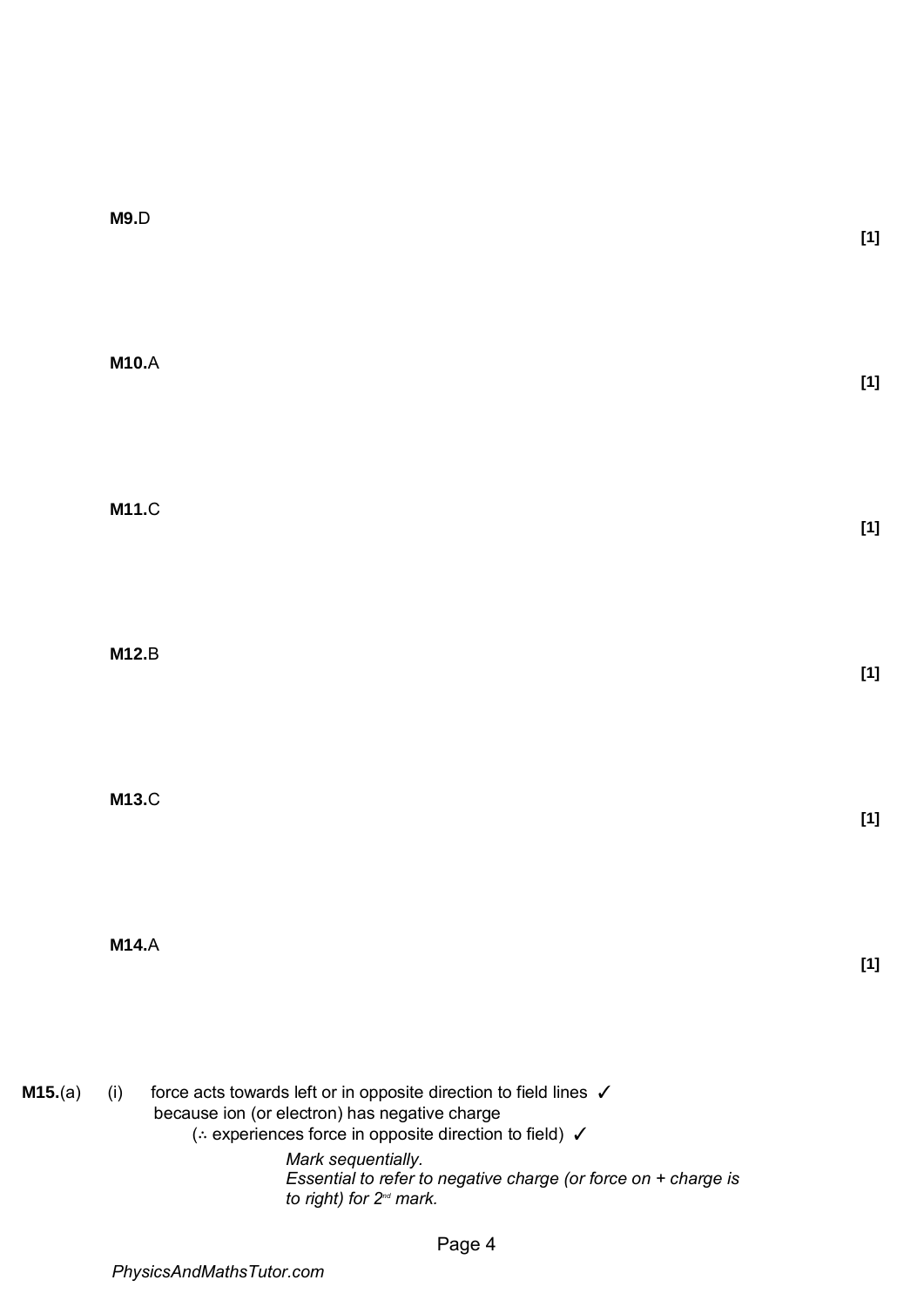(ii) (use of 
$$
W = F
$$
 s gives) force  $F = \frac{4.0 \times 10^{-16}}{63 \times 10^{-3}}$ 

$$
= 6.3(5) \times 10^{-15}
$$
 (N)  $\checkmark$ 

*If mass of ion m is used correctly using algebra with F = ma, allow both marks (since m will cancel). If numerical value for m is used, max 1.* 

| (iii) electric field strength $E\left(\frac{F}{Q}\right) = \frac{6.35 \times 10^{-15}}{3 \times 1.6 \times 10^{-19}} = 1.3(2)$ $\checkmark$ 10 <sup>4</sup> (N C <sup>4</sup> ) $\checkmark$ |
|----------------------------------------------------------------------------------------------------------------------------------------------------------------------------------------------|
| [or $\Delta V = \frac{\Delta W}{Q} = \frac{4.0 \times 10^{-16}}{3 \times 1.60 \times 10^{-19}}$ (833 V)                                                                                      |
| $E\left(\frac{\Delta V}{d}\right) = \frac{833}{63 \times 10^{-3}} = 1.3(2) \checkmark 10^{4} (V m^{4}) \checkmark 1$                                                                         |

*Allow ECF from wrong F value in (ii).* 

(b) (i) (vertically) downwards on diagram ✓ reference to Fleming's LH rule **or** equivalent statement ✓ *Mark sequentially.* 

*1 st point: allow "into the page".* 

**2**

**1**

**1**

(ii) number of free electrons in wire  $= A \times I \times$  number density  $= 5.1 \times 10^{-6} \times 95 \times 10^{-3} \times 8.4 \times 10^{28} = 4.1 (4.07) \times 10^{22}$ *Provided it is shown correctly to at least 2SF, final answer alone is sufficient for the mark. (Otherwise working is* 

*mandatory).* 

(iii) 
$$
B\left(=\frac{F}{Qv}\right) = \frac{1.4 \times 10^{-25}}{1.60 \times 10^{-19} \times 5.5 \times 10^{-6}} \quad \checkmark = 0.16 (0.159) (T) \quad \checkmark
$$

**2**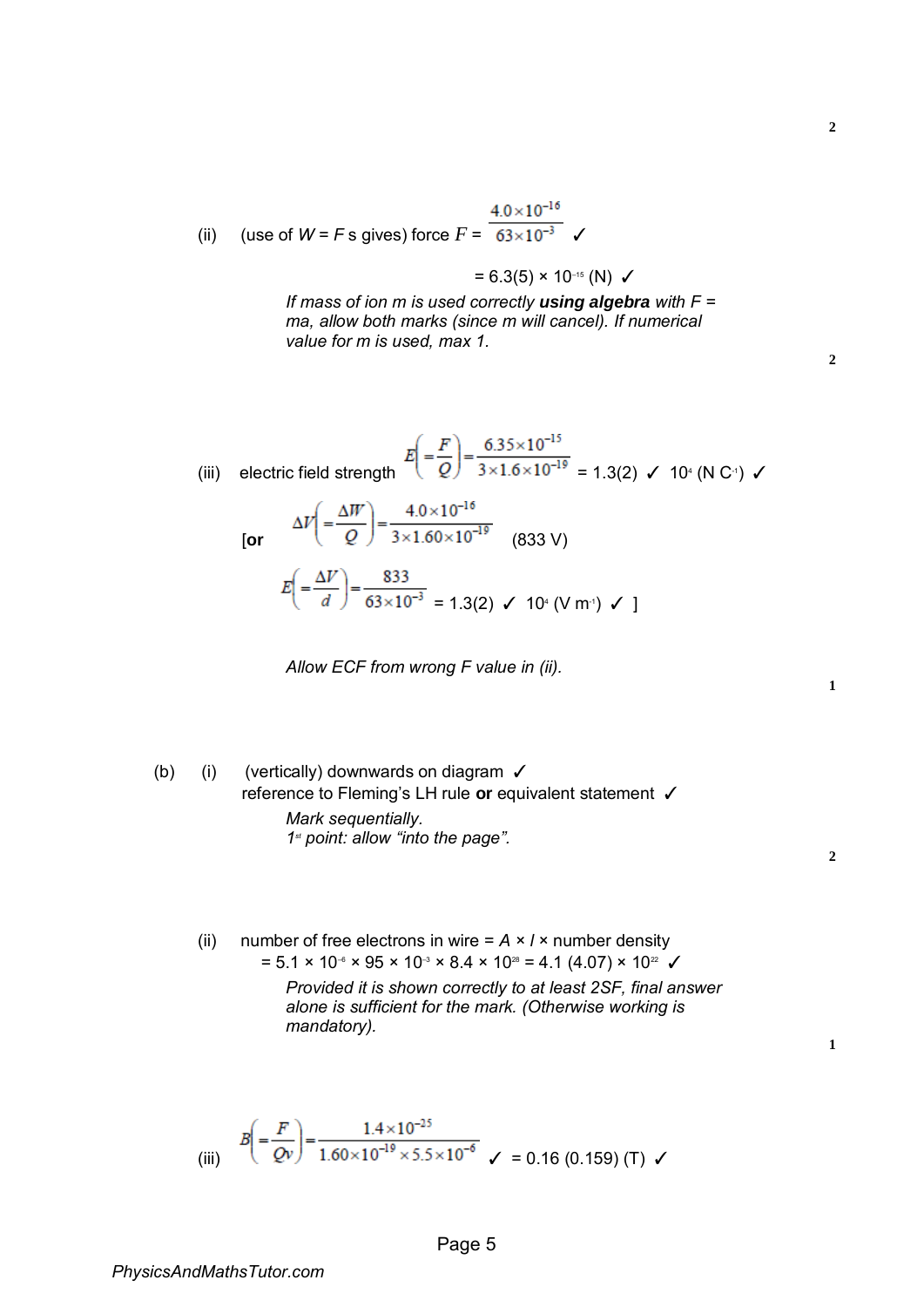$$
B\left(\frac{F}{II}\right) = \frac{1.4 \times 10^{-25} \times 4.07 \times 10^{22}}{0.38 \times 95 \times 10^{-3}} \times 0.16 \text{ (0.158) (T)} \times 1
$$

*In 2<sup>nd</sup>* method allow ECF from wrong number value in (ii).

**[10]** 

**[1]** 

**2**

**M16.**B

**M17.**A

**M18.**D

**[1]** 

**1**

**2**

**[1]** 

**M19.**(a) (i) required pd ( =  $2.5 \times 10^{8} \times 12 \times 10^{3}$  ) =  $3.0(0) \times 10^{4}$  (V)

(ii) charge required *Q (= CV)* = 3.7 × 10−12 × 3.00 × 10<sup>4</sup>

 $( = 1.11 \times 10^{-7} \text{ C})$ *Allow ECF from incorrect V from (a)(i).*  tir

me taken 
$$
t\left(=\frac{Q}{I}\right) = \frac{1.11 \times 10^{-7}}{3.2 \times 10^{-8}} = 3.5
$$
 (3.47) (s)  $\checkmark$ 

(b) (i) time increases  $\checkmark$ 

(larger *C* means) more charge required (to reach breakdown pd) *Mark sequentially i.e. no explanation mark if effect is*